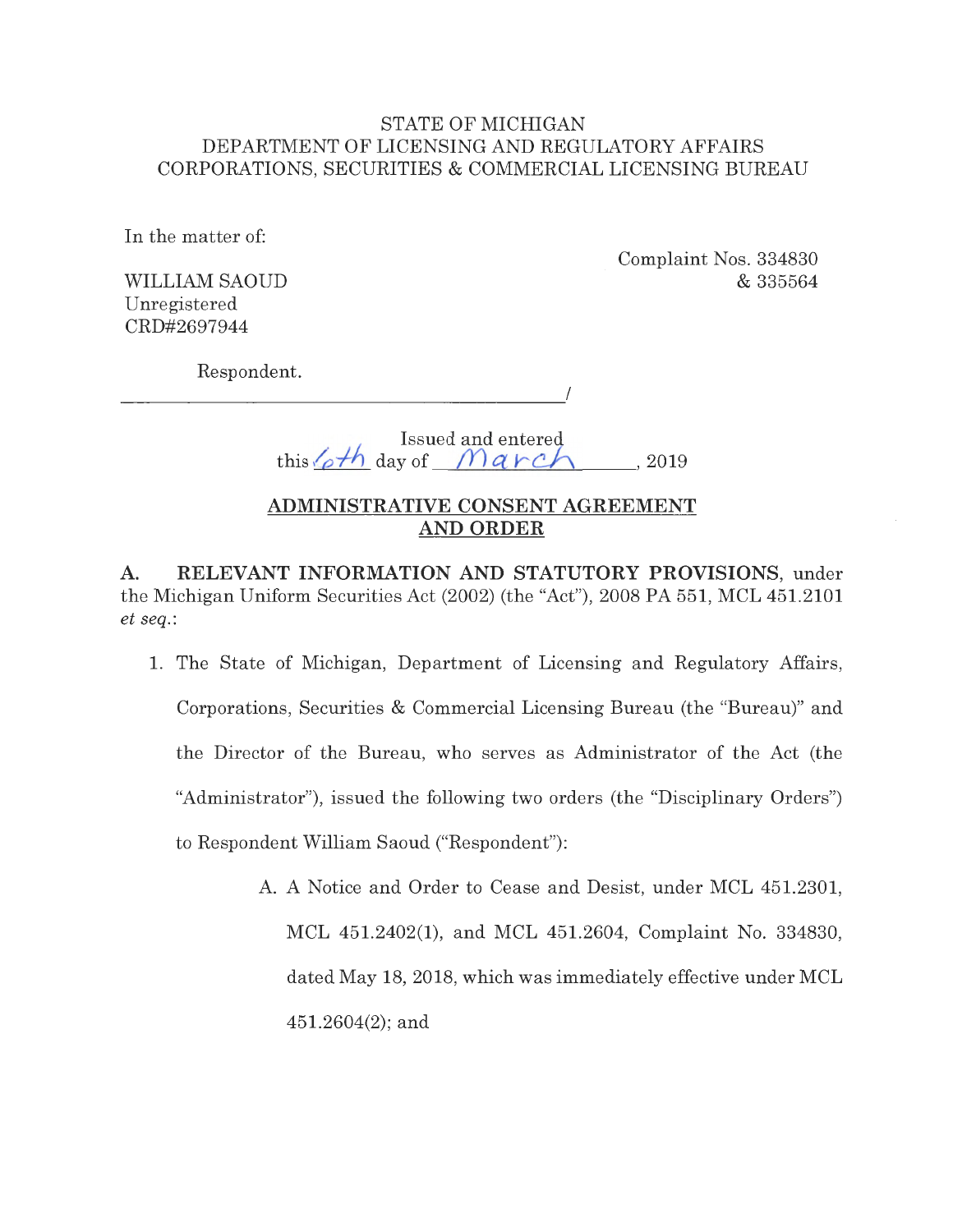B. A Notice and Order to Cease and Desist under MCL 451.2301, MCL 451.2402(1), and MCL 451.2604, Complaint No. 335564, dated September 25, 2018, which was immediately effective under MCL 451.2604(2).

- 2. Respondent is a resident of the state of Michigan who is not registered under the Act.
- 3. Following issuance of the Disciplinary Orders, the Bureau and Respondent, (collectively, "the Parties"), engaged in ongoing discussions for their resolution through this Administrative Consent Agreement and Order (the "Consent Order").
- 4. Respondent was represented by, and had the advice of, legal counsel throughout the process of resolving the Disciplinary Orders through this Consent Order.
- 5. As a result of negotiations, the Parties agree to and recommend that the Administrator order a settlement of the Disciplinary Orders under the terms and conditions set forth in this Consent Order.

#### **B. AGREEMENT**

The Parties agree to resolve the Disciplinary Orders under the following terms and conditions:

1. Respondent agrees to comply with the Act in connection with all future conduct and activities.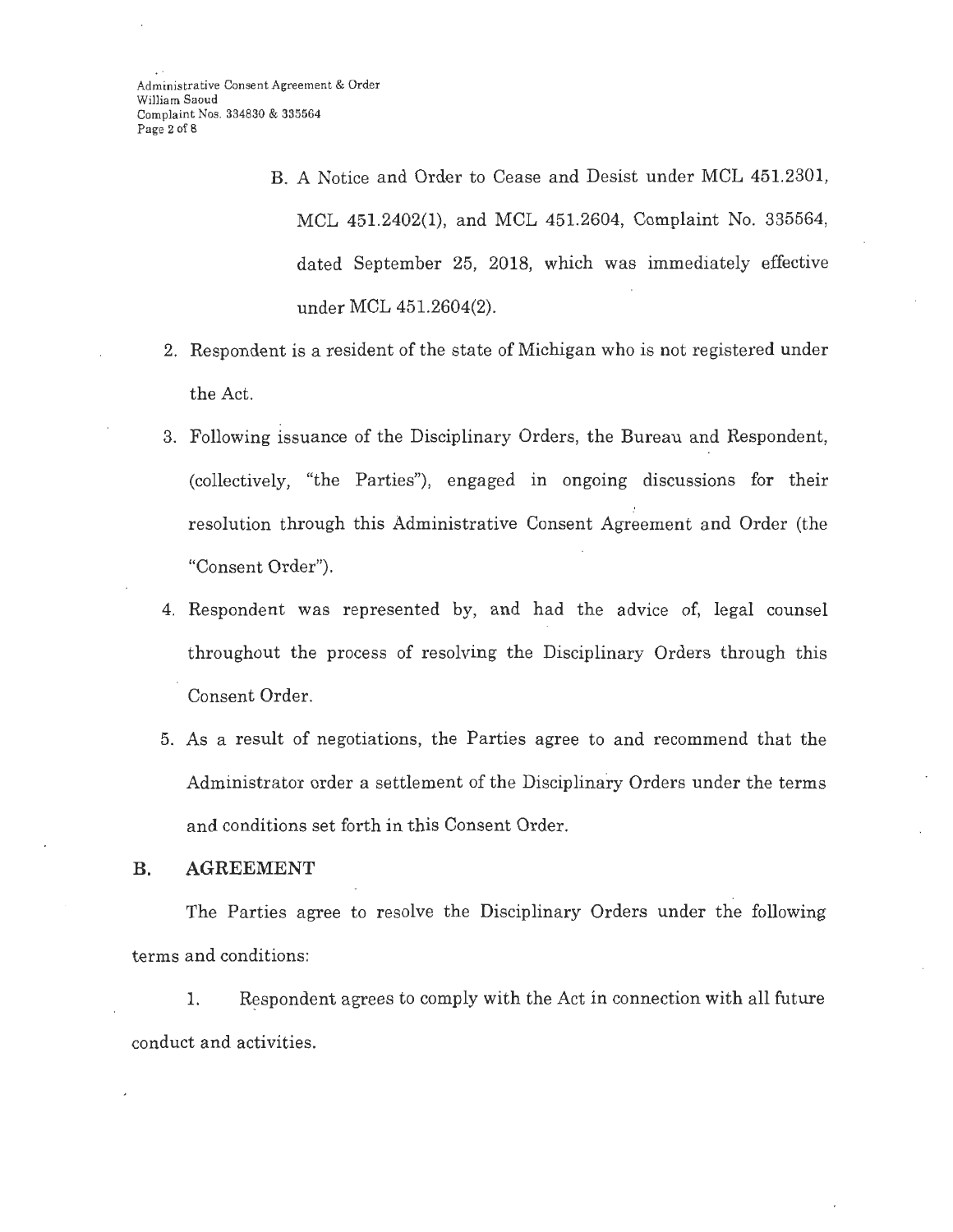Administrative Consent Agreoment & Order William Saoud Complaint Nos. 334830 & 335564 Page 3 of 8

2. Respondent agrees that he will not engage in the business of offering or selling any (1) securities, or (2) financial services products that are not an approved insurance product, unless he first obtains a legal opinion from an independent attorney who is unaffiliated with the issuer and is licensed in the State of Michigan that the investment or financial services product does not meet the definition of security under the Securities Act.

3. Respondent agrees to pay the Bureau a reduced civil fine in the settlement amount of Twenty-Five Thousand and 00/100 Dollars (\$25,000.00) (the "Reduced Civil Fine"). Respondent agrees to pay the Reduced Civil Fine within sixty (60) calendar days after the mailing date of this Consent Order, once entered. The Reduced Civil Fine must be paid by cashier's check or money order made payable to the "State of Michigan," contain identifying information (name and "Complaint Nos. 334830 & 335564"), and be mailed to the Bureau at the following address:

Corporations, Securities & Commercial Licensing Bureau Securities & Audit Division - Final Order Monitoring P.O. Box 30018 Lansing, MI 48909

If any portion of the Reduced Civil Fine is overdue, the Administrator may refer it to the Michigan Department of Treasury for collection action against Respondent. In addition, and consistent with Paragraph B.14. below, the Administrator reserves the right to take other available legal action to enforce payment of and collect the Reduced Civil Fine.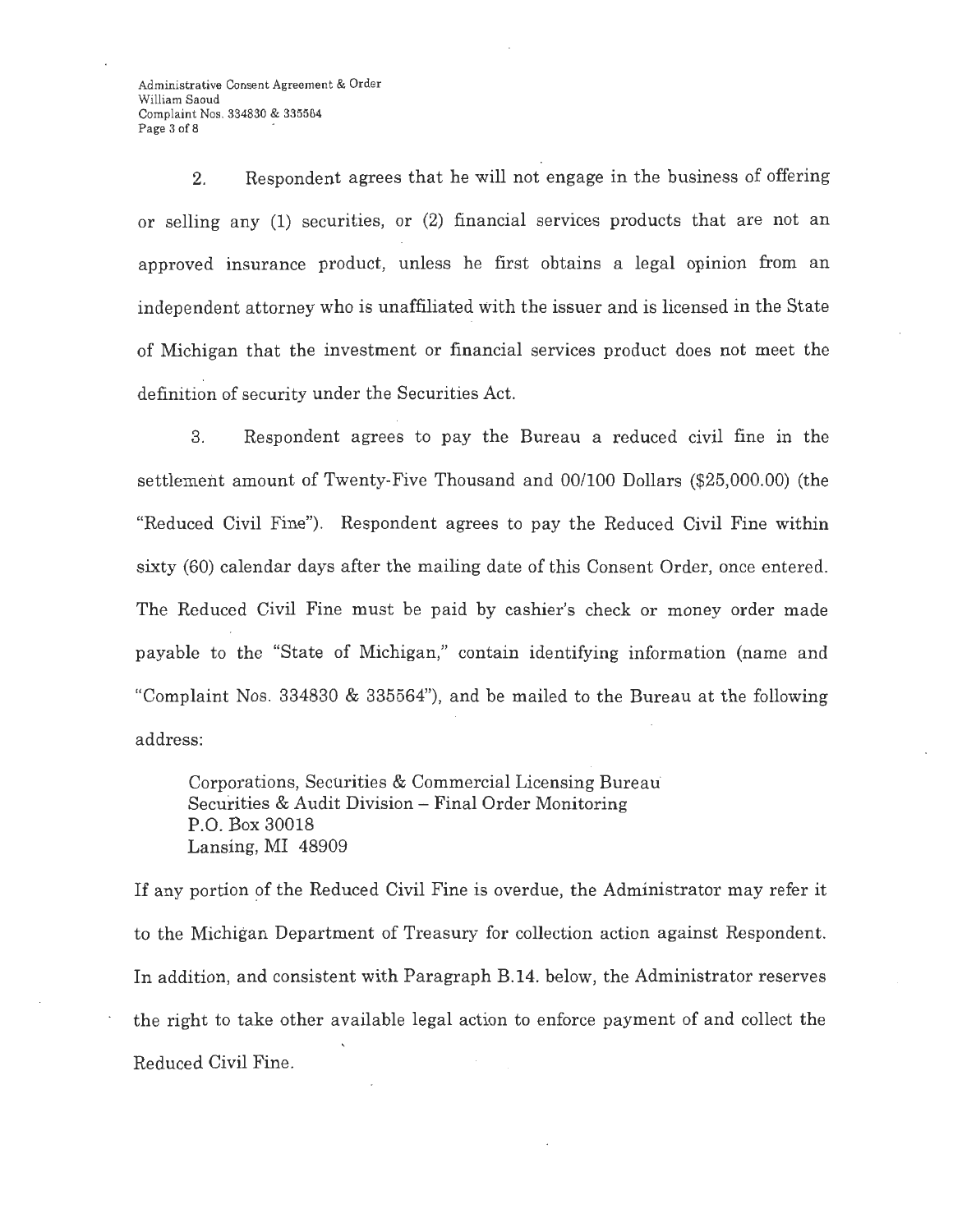4. The Bureau will report and publish this Consent Order according to its

current policy, as follows:

• This Consent Order is a public record required to be published and made available to the public, consistent with section 11 of the Michigan Freedom of Information Act, MCL 15.241. The Bureau will publish this Consent Order consistent with its current policy, whereby copies of orders issued under the Act are posted to the Bureau's website and a summary of order content is included in monthly disciplinary action reports separately published on the Bureau's website. Following entry of the attached Order, the Bureau will file a Form U6 with the Central Registration Depository reflecting the Parties' resolution of the C&D Order under this Consent Order.

5. Notwithstanding the potential application of MCL 451.2412(9), this Consent Order expressly preserves the Bureau's and Administrator's ability, only, to rely on and assert, in any future proceeding under the Act, all activities, conduct, and alleged Act violations by Respondent contained in or relating to the; Disciplinary Orders.

6. Respondent neither admits nor denies the allegations in the Disciplinary Orders or any wrongdoing in connection with this matter, but rather, consents to entry of this Consent Order only for the purpose of resolving the Disciplinary Orders in an expeditious fashion that avoids the time and expense associated with an administrative proceeding and any appeals therefrom. The Parties agree that this Consent Order is automatically admissible in a proceeding to enforce its provisions or in any administrative proceeding under the Act.

7. The Parties agree that this Consent Order resolves only Respondent's activities, conduct, and alleged Act violations contained in the Disciplinary Orders,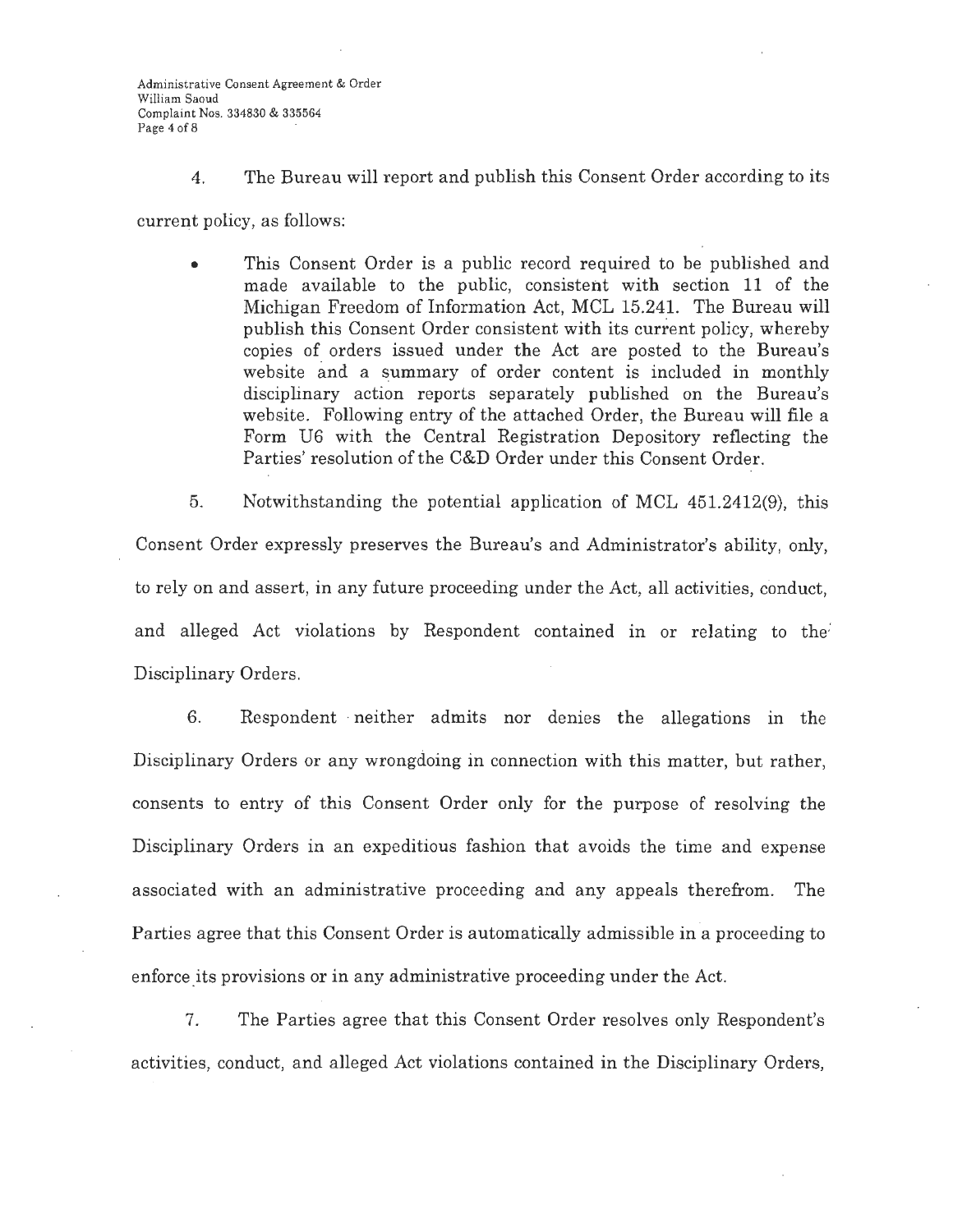but it does not address or resolve any other activities, conduct, or potential Act violations engaged in by Respondent not expressly contained in the Disciplinary Orders or occurring after the date this Consent Order is entered.

8. Respondent agrees that, effective upon entry of this Consent Order, his Hearing Request is automatically revoked without further action by the Parties.

9. Respondent agrees to cooperate with the Bureau and comply with any reasonable investigative demands made by the Bureau in the future for purposes of ensuring compliance with this Consent Order or the Act.

10. Respondent acknowledges and agrees that: (a) the Administrator has jurisdiction and authority to enter this Consent Order; (b) the Administrator may enter this Consent Order without any further notice to Respondent; and (c) upon entry of this Consent Order, it is final and binding, and Respondent waives any right to a hearing or appeal of this Consent Order and the C&D Order under the Act, the rules promulgated under the Act or the predecessor Act, the Administrative Procedures Act of 1969, 1969 PA 306, MCL 24.201 *et seq.,* or other applicable law.

11. The Parties understand and agree that this Consent Order will be presented to the Administrator for her final approval as evidenced by its entry, and that the Administrator may, in her sole discretion, decide to accept or reject this Consent Order. If the Administrator accepts this Consent Order by entering it, this Consent Order becomes fully effective and binding in accordance with Paragraph B.10. above. If the Administrator rejects this Consent Order by refusing to enter it, the Parties waive any objection to submitting the Hearing Request for adjudication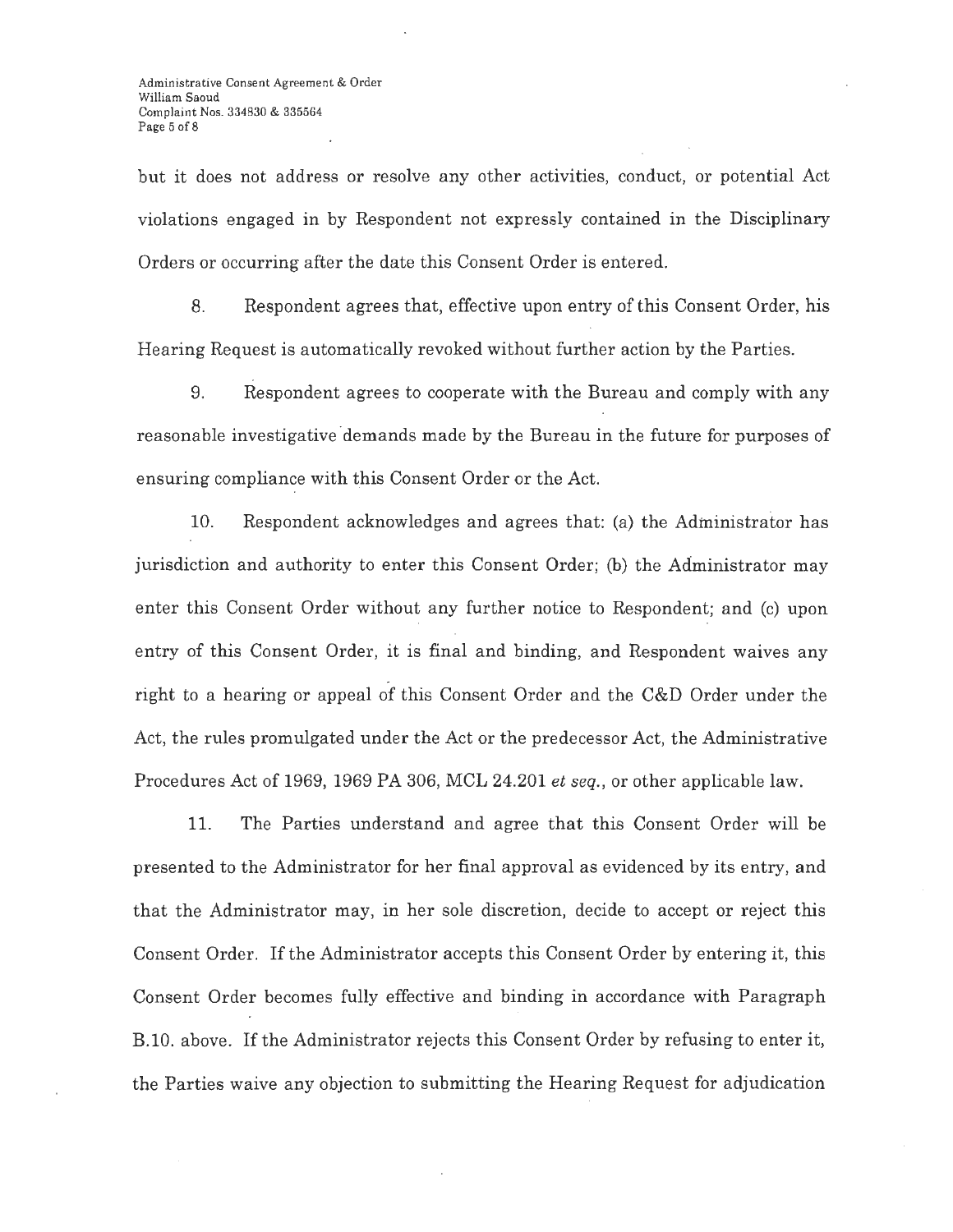through a formal administrative proceeding and the Administrator remaining the final decisionmaker at the conclusion of that proceeding.

12. The Parties acknowledge and agree that this Consent Order contains the entire understanding of the Parties and supersedes and forever terminates all prior and contemporaneous representations, promises, agreements, understandings, and negotiations, whether oral or written, with respect to its subject matter. The Parties further agree that this Consent Order may only be amended, modified, or supplemented by a duly executed writing signed by each Party and approved by Order of the Administrator.

13. The Parties acknowledge and represent that: (a) each Party has read this Consent Order in its entirety and fully understands all of its terms, conditions, ramifications, and consequences; (b) each Party unconditionally consents to the terms of this Consent Order; (c) each Party has consulted with or had ample opportunity to consult with legal counsel of his, her, or its choosing prior to executing this Consent Order; (d) each Party has freely and voluntarily signed this Consent Order; and (e) the consideration received by each Party as described in this Consent Order is adequate.

14. The Parties acknowledge and agree that the Administrator retains the right to pursue any action or proceeding permitted by law to enforce the provisions of this Consent Order.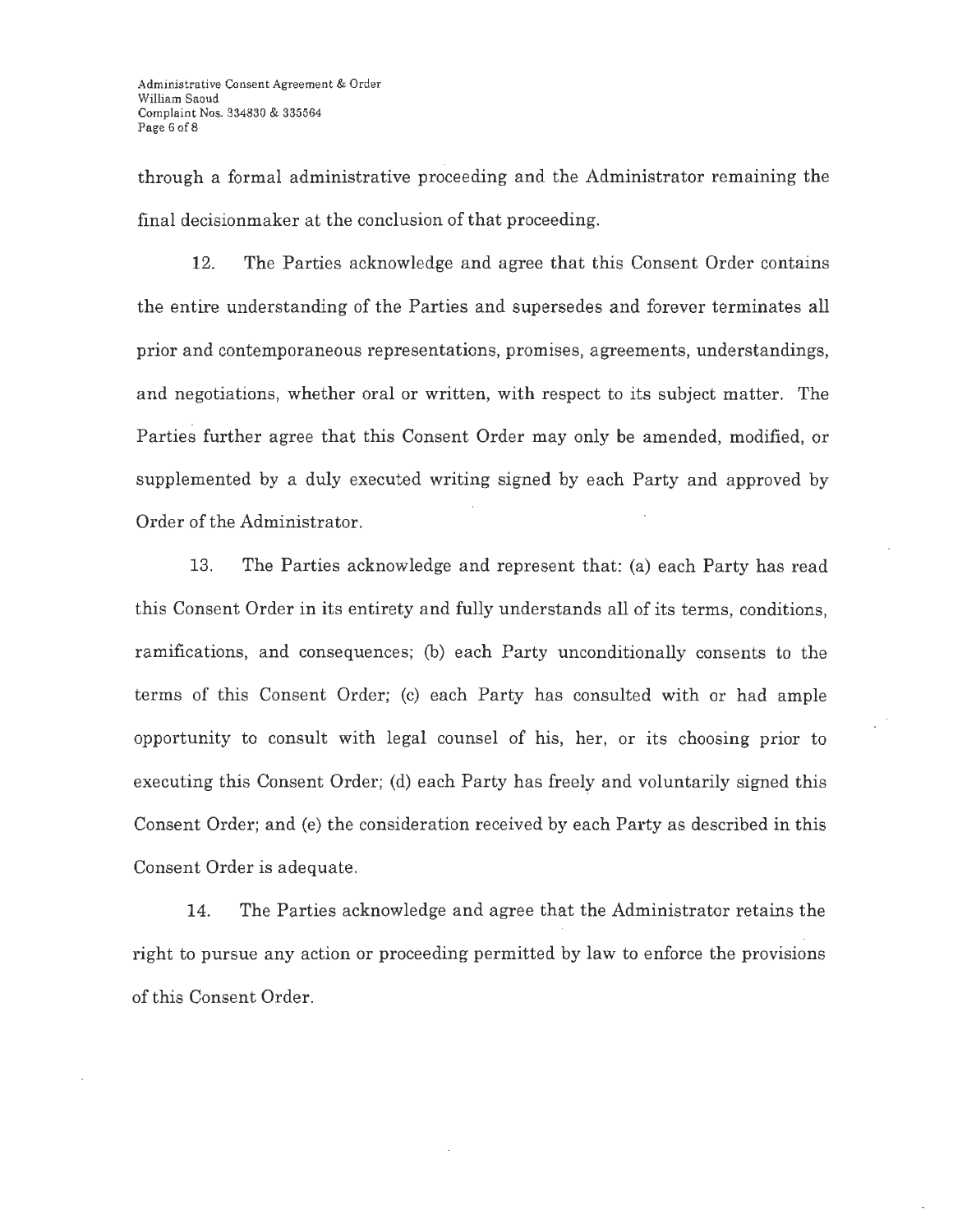Administrative Consent Agreement & Order William Saoud Complaint Nos. 334830 & 335564 Page 7 of 8

15. The Parties agree that facsimile or electronically-transmitted signatures may be submitted in connection with this Consent Order and are binding on that Party to the same extent as an original signature.

Through their signatures, the Parties agree to the above terms and

conditions.

Signed: William Saoud,  $\mathop{\mathtt{sp}}\nolimits$ dent

Dated:  $2 - 8 - 19$ 

Acknowledged and Reviewed by:<br>Signed: . Samuel P. Mauch- Steward C *w weiter* 

Attorney for Respondent

Dated: 2/26/19

Approved by:

Signed:

Dated: ·-----------

Timothy L. Teague Securities & Audit Division Director Corporations, Securities & Commercial Licensing Bureau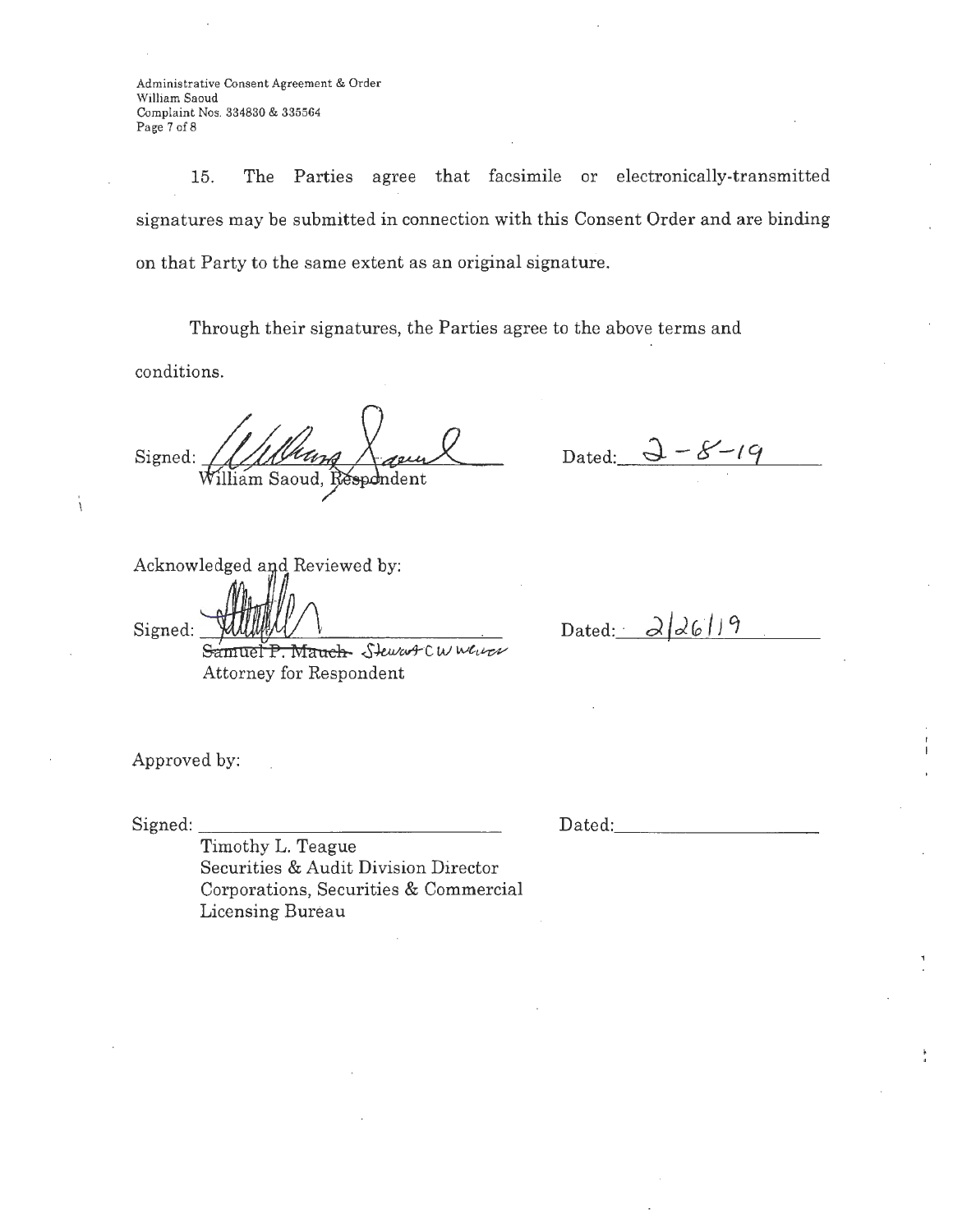Administrative Consent Agreement & Order William Saoud Complaint Nos. 334830 & 335564 Page 7 of 8

15. The Parties agree that facsimile or electronically-transmitted signatures may be submitted in connection with this Consent Order and are binding on that Party to the same extent as an original signature.

Through their signatures, the Parties agree to the above terms and

conditions.

 $Signed:$ 

William Saoud, Respondent

Acknowledged and Reviewed by:

Signed:

Dated:

Dated:

Samuel P. Mauch Attorney for Respondent

Approved by:

Signed: *Tirrethy L. Teague* 

Dated:  $3 \cdot | \cdot | 9$ -----------

Timothy L. Teague Securities & Audit Division Director Corporations, Securities & Commercial Licensing Bureau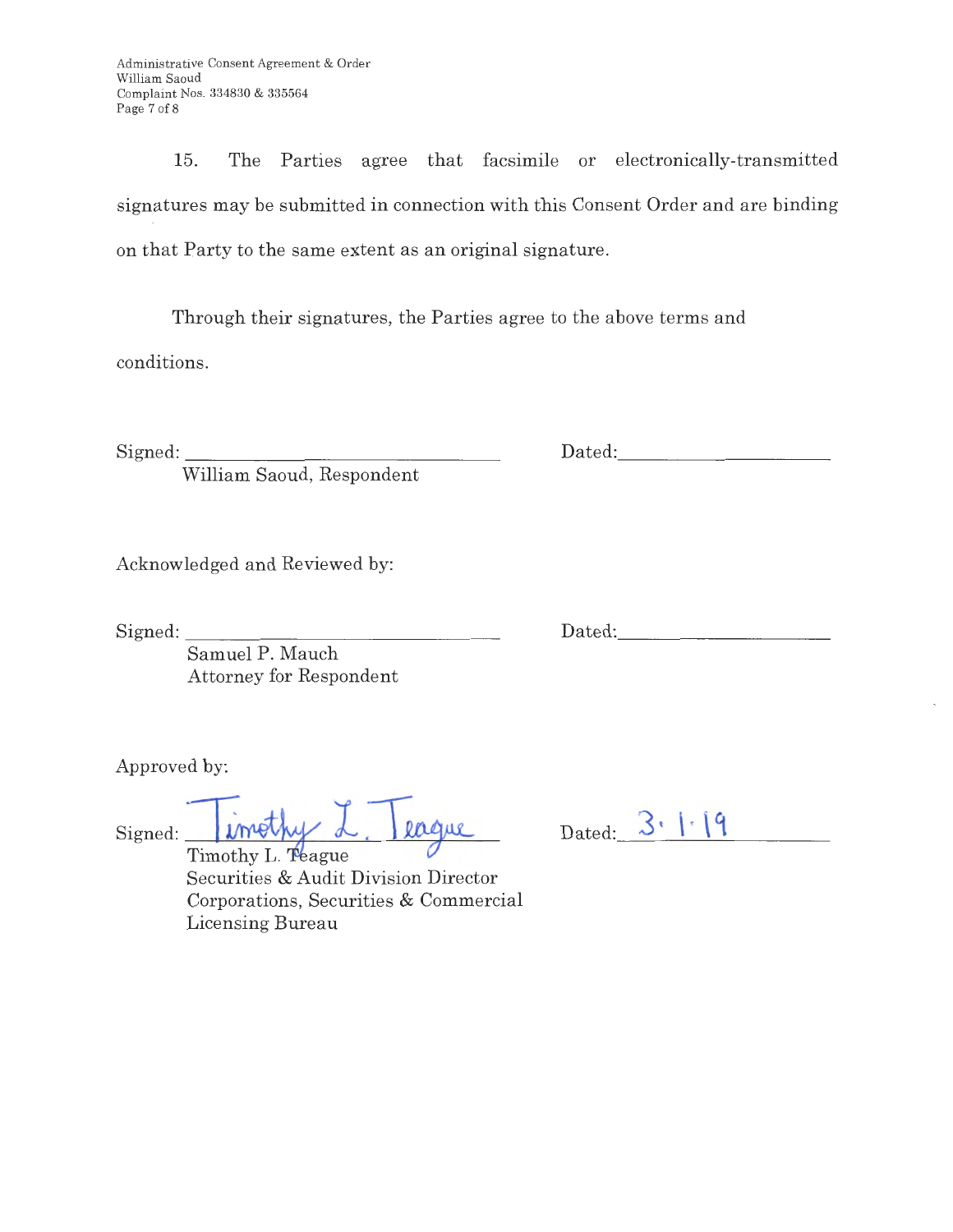Administrative Consent Agreement & Order William Saoud Complaint Nos. 334830 & 335564 Page 8 of 8

# **C. ORDER**

The Administrator NOW, THEREFORE, ORDERS:

THE TERMS AND CONDITIONS IN THE FOREGOING FULLY EXECUTED CONSENT AGREEMENT ARE INCORPORATED BY REFERENCE AND MADE BINDING AND EFFECTIVE THROUGH THIS CONSENT ORDER.

By: Julia Dale

Administrator and Director Corporations, Securities & Commercial Licensing Bureau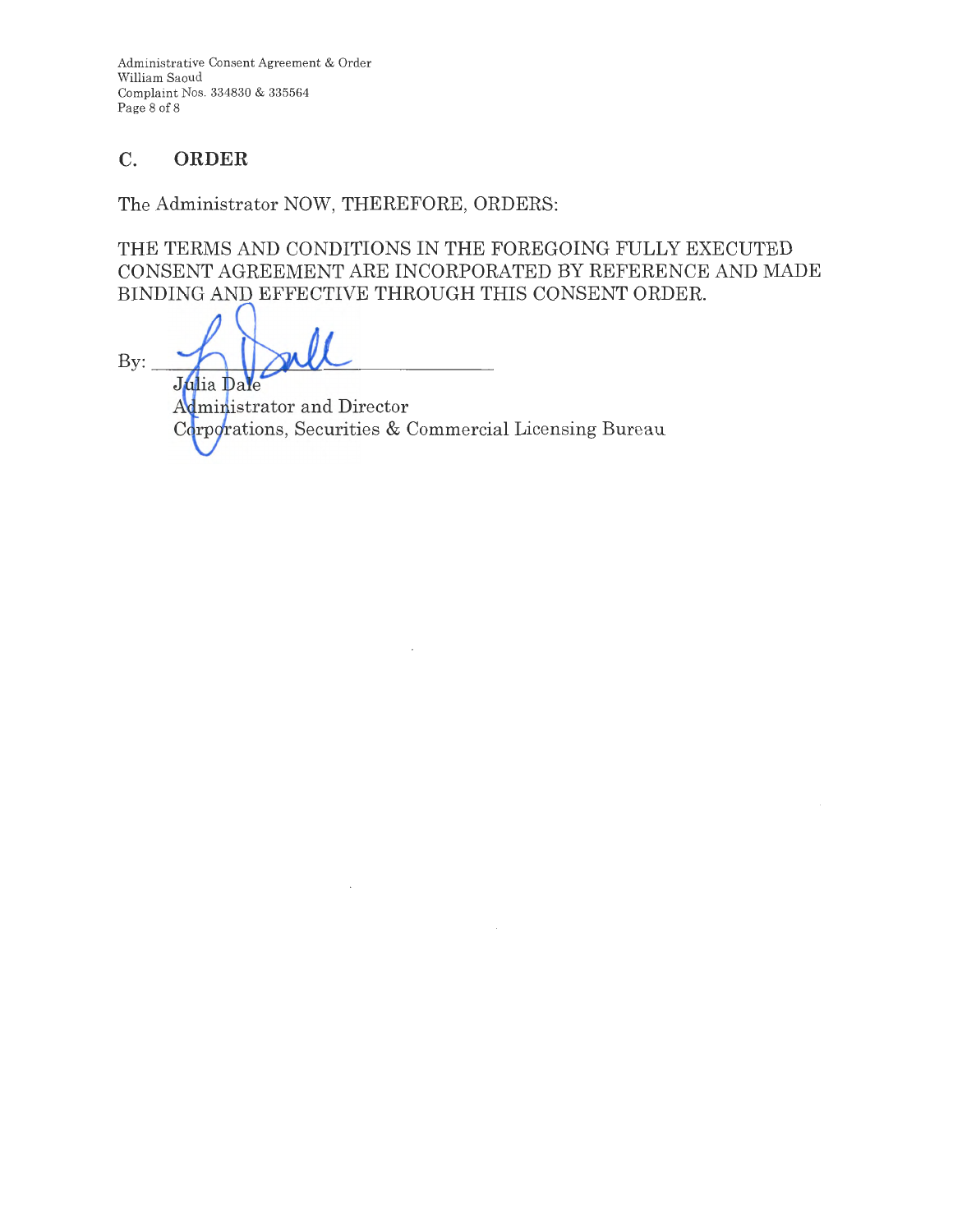### STATE OF MICHIGAN DEPARTMENT OF LICENSING AND REGULATORY AFFAIRS CORPORATIONS, SECURITIES & COMMERCIAL LICENSING BUREAU

In the Matter of:

Complaint No. 334830

WILLIAM SAOUD Unregistered CRD#2697944

Respondent.

 $\overline{\phantom{a}}$ 

Issued and entered This  $\left[\mathbf{y'}\right]$  day of May, 2018

### NOTICE AND ORDER TO CEASE AND DESIST

Julia Dale, the Director of the Corporations, Securities & Commercial Licensing Bureau (the "Administrator"), pursuant to her statutory authority and responsibility to administer and enforce the Michigan Uniform Securities Act (2002), 2008 PA 551, as amended, MCL 451.2101 *et seq.* ("Securities Act"), hereby orders William Saoud ("Respondent") to cease and desist from offering and selling unregistered securities and from acting as an unregistered agent for Woodbridge Mortgage Investment Fund 3, LLC and Woodbridge Mortgage Investment Fund 4, LLC (collectively, "Woodbridge"), contrary to the Securities Act. Respondent is also notified of the opportunity to request a hearing in this matter.

#### **I. BACKGROUND**

#### **A. The Respondent**

1. William Saoud is a Michigan resident. Respondent is not registered in any capacity pursuant to the Securities Act in Michigan.

#### **B. Findings of Fact**

1. The Bureau conducted an investigation of Respondent's activities under the Securities Act.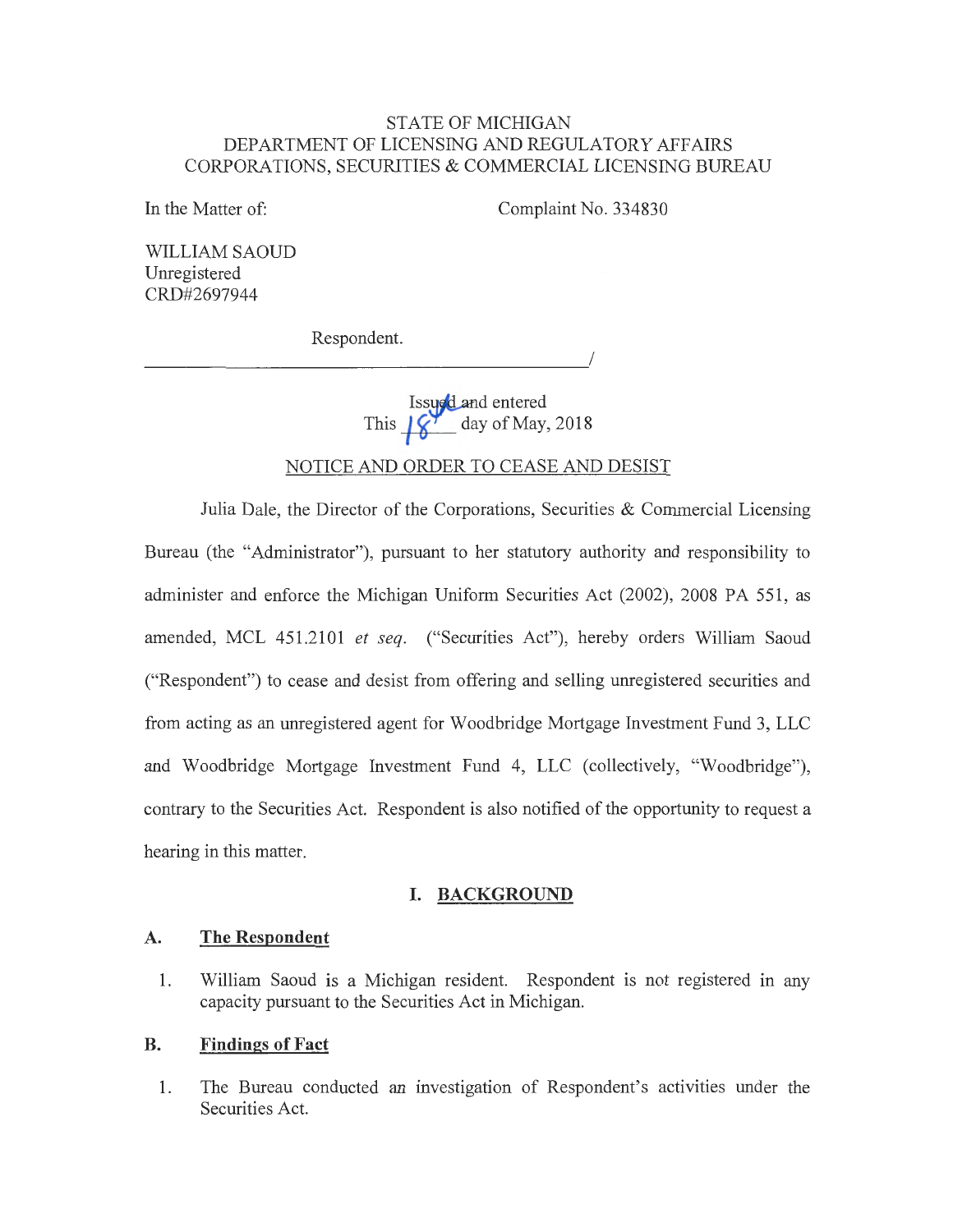- 2. On or around August 8, 2017, the Bureau issued orders against Woodbridge Mortgage Investment Fund 3, LLC and Woodbridge Mortgage Investment Fund 4, LLC for offering and selling unregistered securities. (Exhibits 1 and 2). The Woodbridge securities were not registered or exempt from registration.
- 3. The investigation developed evidence that Respondent offered or sold Woodbridge securities in the form of notes as follows:
	- A. Respondent sold a Woodbridge Mortgage Investment Fund 3, LLC note to Michigan investors DW and MW for \$25,000;
	- B. Respondent sold a Woodbridge Mortgage Investment Fund 4, LLC note to Michigan investors VA and EA for \$30,000;
	- C. Respondent sold a Woodbridge Mortgage Investment Fund 4, LLC note to Michigan investor MD for \$49,946.58;
	- D. Respondent sold a Woodbridge Mortgage Investment Fund 4, LLC note to Michigan investor JM for \$150,000;
	- E. Respondent sold a Woodbridge Mortgage Investment Fund 4, LLC note to Michigan investor RM for \$50,000; and
	- F. Respondent sold a Woodbridge Mortgage Investment Fund 4, LLC note to Michigan investors MT and DT for \$100,000.
- 4. Respondent received \$10,900.00 in commissions as a result of the Woodbridge note sales identified in paragraph I.B.3, above.
- 5. Respondent is not registered or exempt from registration as an agent pursuant to the Securities Act in Michigan.

# II. **RELEVANT STATUTORY PROVISIONS**

1. Section 301 of the Securities Act, MCL 451.2301, states:

A person shall not offer or sell a security in this state unless 1 or more of the following are met:

(a) The security is a federal covered security.

(b) The security, transaction, or offer is exempted from registration under section 201 to 203.

( c) The security is registered under this act.

**Notice** & **Order to Cease** & **Desist William Saoud (CN 334830)**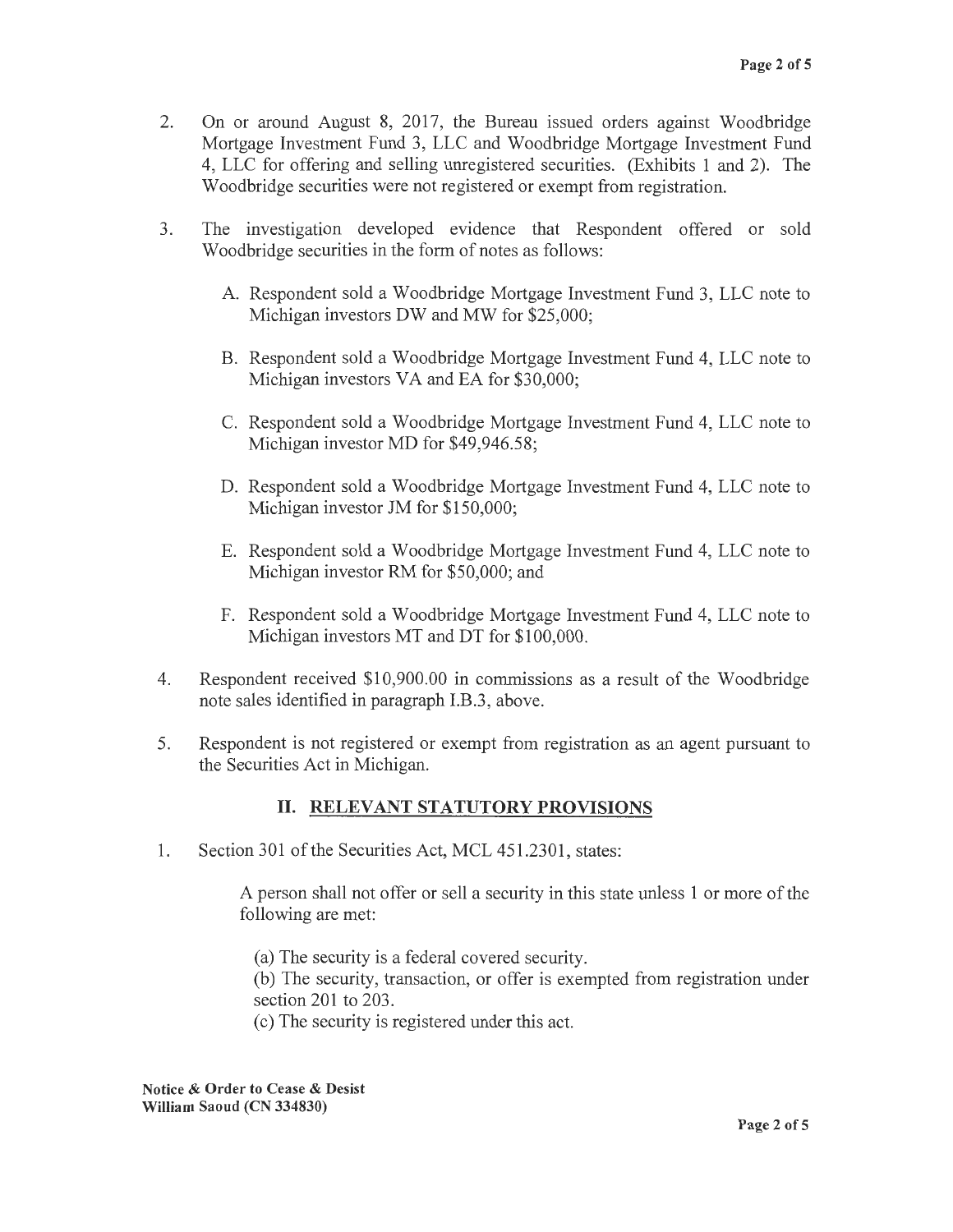2. Section 402(1) of the Securities Act, MCL 451.2402(1), states:

An individual shall not transact business in this state as an agent unless the individual is registered under this act as an agent or is exempt from registration as an agent under subsection (2).

3. Section 503(1) of the Securities Act, MCL 451.2503(1), states:

In a civil action or administrative proceeding under this act, a person claiming an exemption, exception, preemption, or exclusion has the burden to prove the applicability of the exemption, exception, preemption, or exclusion.

#### III. **CONCLUSIONS OF LAW**

- 1. Respondent William Saoud offered or sold six Woodbridge notes to Michigan investors which were not federally covered, exempt from registration, or registered, in violation of section 301 of the Securities Act, MCL 451.2301. (Exhibits 1 and 2).
- 2. Respondent William Saoud acted as an agent for Woodbridge in the offer and sale of securities without the benefit of registration or a properly-claimed exemption, in violation of section 402(1) of the Securities Act, MCL 451.2402(1).

#### **IV. ORDER**

IT IS THEREFORE ORDERED, pursuant to section 604 of the Securities Act, MCL 451.2604, that:

- A. Respondent shall immediately CEASE AND DESIST from offering and selling umegistered securities and from acting as an umegistered agent, contrary to the Securities Act.
- B. Pursuant to section 604(2) of the Securities Act, this Notice and Order to Cease and Desist is IMMEDIATELY EFFECTIVE.
- C. In her Final Order, the Administrator, under section 604(4) of the Securities Act, MCL 451.2604(4), intends to impose a civil fine of \$10,900.00 against Respondent.
- D. Pursuant to section 508 of the Securities Act, MCL 451.2508, a person that willfully violates the Securities Act, or an order issued under the Securities Act, is guilty of a felony punishable by imprisonment for not more than 10 years or a fine of not more than \$500,000.00 for each violation, or both. An individual convicted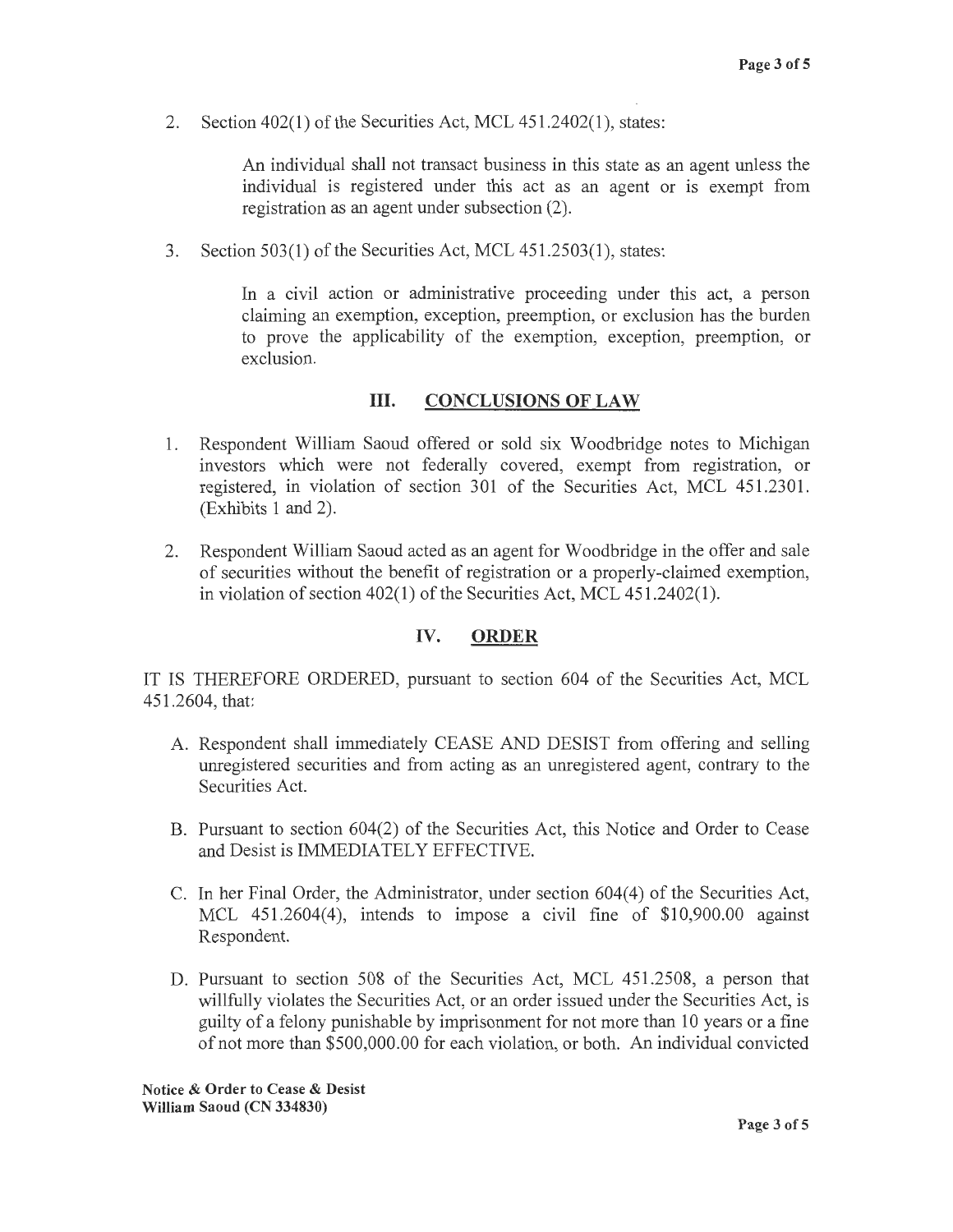of violating a rule or order under this act may be fined, but shall not be imprisoned, if the individual did not have knowledge of the rule or order.

## **V. NOTICE OF OPPORTUNITY FOR HEARING**

Section 604 of the Securities Act, MCL 451.2604, provides that Respondent has 30 days beginning with the first day after the date of service of this Notice and Order to Cease and Desist to submit a written request to the Administrator asking that this matter be scheduled for a hearing. If the Administrator receives a written request in a timely manner, the Administrator shall schedule a hearing within 15 days after receipt of the request. The written request for a hearing must be addressed to:

> Corporations, Securities & Commercial Licensing Bureau Regulatory Compliance Division P.O. Box 30018 Lansing, MI 48909

### **VI. ORDER FINAL ABSENT HEARING REQUEST**

A. Under section 604 of the Securities Act, MCL 451.2604, the Respondent's failure to submit a written request for a hearing to the Administrator within 30 days after the service date of this **NOTICE AND ORDER TO CEASE AND DESIST** shall result in this order becoming a **FINAL ORDER** by operation of law. The **FINAL ORDER** includes the imposition of the fines cited described in section IV.C., and the fine amounts set forth below will become due and payable to the Administrator within sixty (60) days after the date this order becomes final:

> $$10,900.00 -$  William Saoud, under section 604 of the Securities Act, MCL 451.2604.

B. CIVIL FINE payments should be payable to the STATE OF MICHIGAN and contain identifying information (e.g., names and complaint numbers) and mailed to the following address:

> Corporations, Securities & Commercial Licensing Bureau Final Order Monitoring P.O. Box 30018 Lansing, MI 48909

C. Failure to comply with the terms of this Order within the time frames specified may result in additional administrative penalties, including the summary suspension or continued suspension of all registrations held by Respondent under the Securities Act, the denial of any registration renewal, and/or the denial of any future applications for registration, until full compliance is made. Respondent may voluntarily surrender or

**Notice** & **Order to Cease** & **Desist William Saoud (CN 334830)**